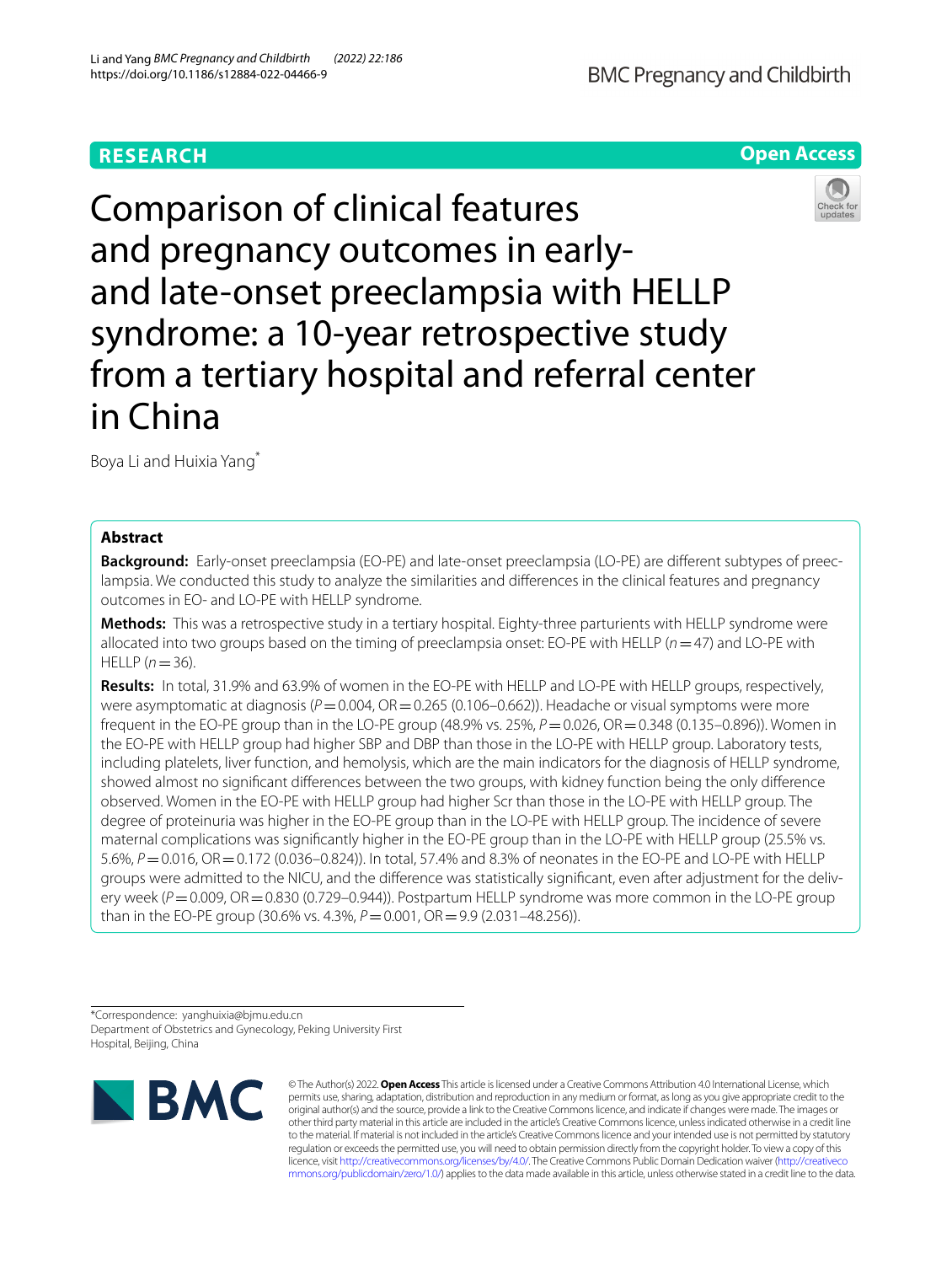**Conclusions:** Compared with LO-PE with HELLP patients, EO-PE with HELLP patients have more obvious kidney damage, higher blood pressure and a higher risk of adverse maternal and neonatal outcomes. Patients with LO-PE need to be alerted to the occurrence of HELLP syndrome after delivery.

**Keywords:** Preeclampsia, Early- and late-onset preeclampsia, HELLP syndrome, Clinical features, Pregnancy outcomes

## **Background**

Preeclampsia is a heterogeneous syndrome that afects 3–5% of pregnancies [[1\]](#page-8-0). It is usually characterized by hypertension and proteinuria after 20 weeks of gestation and may lead to multisystem disorders. It is one of the main causes of maternal, fetal, and neonatal mortality worldwide [[2\]](#page-8-1).

Early-onset preeclampsia (EO-PE) and late-onset preeclampsia (LO-PE) have diferent characteristics and are generally considered to be subtypes of preeclampsia. Regarding the timing of disease onset, EO-PE occurs before 34 weeks of gestation, and LO-PE occurs at 34 weeks of gestation or later [[3](#page-8-2)]. Genetic association studies suggest that EO-PE is more strongly associated with intrinsic placental factors, while LO-PE is more strongly associated with predisposing maternal factors rather than placental involvement  $[1]$  $[1]$ , which suggests that the two subtypes may be diferent forms of preeclampsia with different etiologies. The two subtypes also have diferent risk factors and may lead to diferent pregnancy outcomes [\[4](#page-8-3)]. However, studies that compare clinical parameters or laboratory biomarkers between EO- and LO-PE are limited [[5\]](#page-8-4).

HELLP syndrome is a severe form of preeclampsia characterized by microangiopathic hemolysis, abnormal liver function tests, and thrombocytopenia, with or without proteinuria or severe hypertension [[6\]](#page-8-5). It often has an acute onset, with rapid and sometimes sudden deterioration of the maternal and fetal conditions, and may cause serious complications without early recognition and appropriate clinical intervention. The presence of HELLP syndrome is associated with an increased risk of maternal death and increased rates of maternal morbidities such as acute renal failure, disseminated intravascular coagulopathy (DIC), placental abruption, liver hemorrhage or failure and stroke [\[7](#page-8-6)].

Since it was frst described by Weinstein in 1982 [[8\]](#page-8-7), numerous studies have been published in an attempt to refne the diagnostic criteria for this syndrome, to identify risk factors for adverse pregnancy outcomes and to reduce maternal and perinatal outcomes in women with this syndrome. However, studies investigating the diferences in clinical features and pregnancy outcomes of HELLP syndrome between diferent subtypes of preeclampsia are limited.

Given that EO and LO-PE are diferent subtypes of preeclampsia, we conducted this study to analyze the similarities and diferences in the clinical symptoms, laboratory biomarkers, clinical course, recovery times, and maternal and neonatal outcomes between EO and LO-PE with HELLP syndrome.

## **Methods**

## **Study design and diagnostic criteria for HELLP syndrome**

This retrospective study included 86 women with HELLP syndrome admitted to our hospital within the last decade, from April  $1<sup>st</sup>$ , 2009, to March 31 $<sup>st</sup>$ , 2019.</sup>

The diagnostic criteria used for HELLP syndrome are variable and inconsistent. Traditionally, in China, the criteria for the diagnosis of HELLP syndrome require the presence of the following laboratory fndings [\[9](#page-9-0)]: (1) hemolysis, defned by abnormal peripheral smear, increased bilirubin ( $\geq 20.5$   $\mu$ mol/L), slight decreased hemoglobin and increased lactic dehydrogenase. (2) elevated liver enzymes, defned as ALT≥40 U/L or  $AST \ge 70$  U/L. (3) low platelets, defined as platelet (PLT) count <  $100 \times 10^9$ /L. However, internationally, the Tennessee classifcation system was widely used to diagnose this syndrome $[10]$ , which includes the following laboratory fndings: (1) hemolysis, defned by abnormal peripheral smear, increased bilirubin ( $\geq 20.5$   $\mu$ mol/L), and increased lactic dehydrogenase (LDH $\geq$  600 U/L); (2) elevated liver enzymes, defned as increased serum aspartate aminotransferase levels ( $AST \ge 70$  U/L) and increased LDH; (3) low platelets, defined as  $PLT^2100 \times 10^9/L$ .

In this study, we used the Tennessee classifcation system to diagnose HELLP syndrome. A review of the medical records of the 86 parturients who met the diagnostic criteria of our country resulted in the exclusion of three of them because they did not meet the criteria of the Tennessee classifcation system and the inclusion of 83 parturients in the analysis. These parturients were then allocated into two groups based on the timing of preeclampsia onset: EO-PE with HELLP syndrome (EO-PE with HELLP group,  $n=47$ ) and LO-PE with HELLP syndrome (LO-PE with HELLP group, *n*=36).

### **Ethics approval**

This study was performed in accordance with the Declaration of Helsinki and was reviewed and approved by the Ethics committee of Peking University First Hospital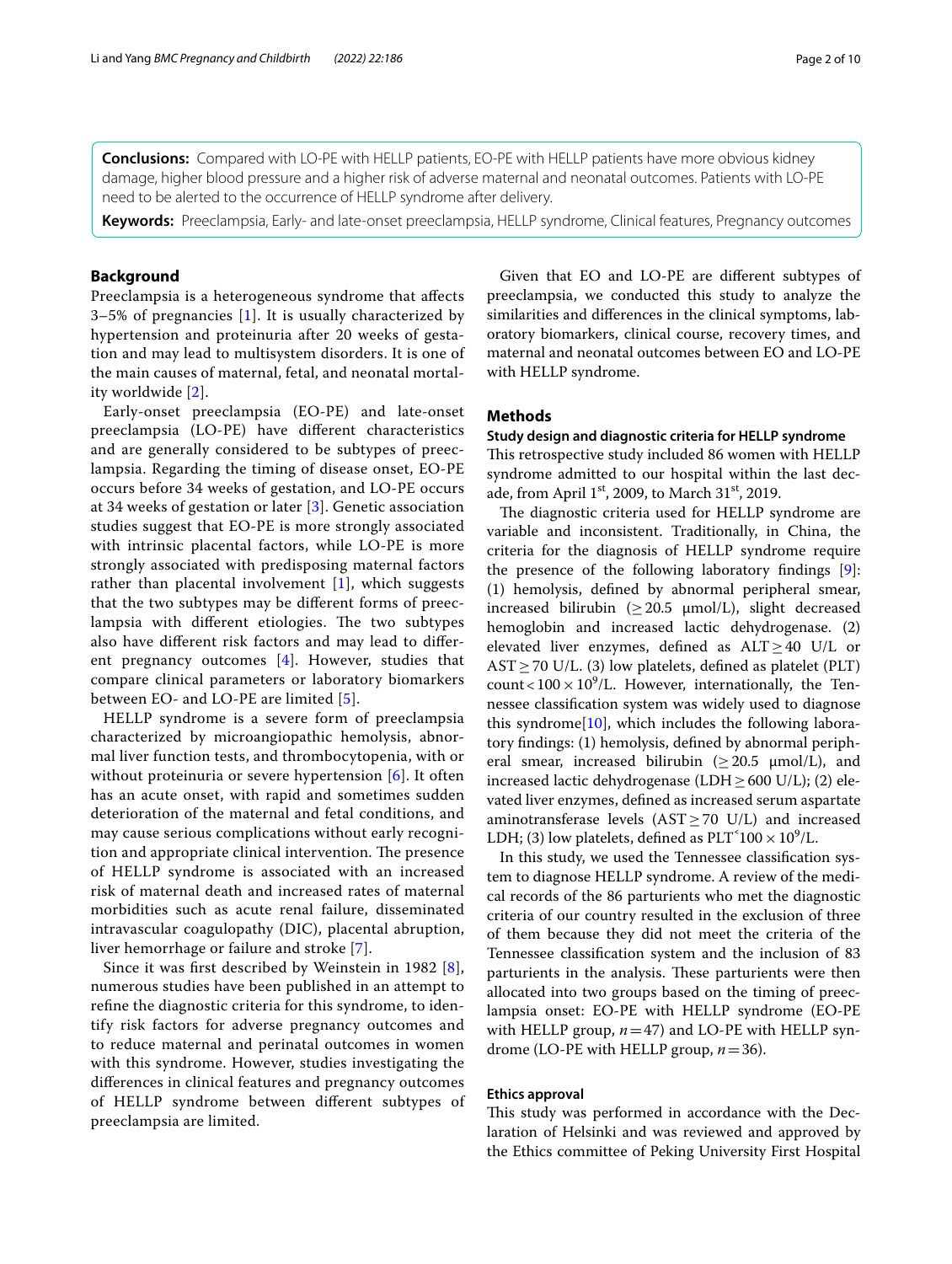(Reference Number: 2020 research 434). The requirement for informed consent was waived by the ethics committee due to the retrospective nature of the study.

## **Defnitions**

Preeclampsia occurring at less than 34 weeks of gestation was identifed as early-onset disease, whereas preeclampsia that occurred at 34 weeks or later was labeled late-onset disease, irrespective of the gestational week at delivery [\[3\]](#page-8-2). Complete HELLP syndrome was defned by the presence of all the three criteria mentioned in the Tennessee classifcation cystem [\[10](#page-9-1)]. Partial HELLP syndrome was defned by the presence of one or two features of HELLP but not the complete syndrome [[10\]](#page-9-1). Severe hypertension refers to systolic blood pressure  $(SBP) \ge 160$  mmHg or diastolic blood pressure (DBP) $\geq$ 110 mmHg or both [[9](#page-9-0)]. Acute renal failure (ARF) refers to an elevated serum creatinine (Scr) level of greater than 2 mg/L (176.8  $\mu$ mol/L) [\[11](#page-9-2)]. Thrombocytopenia refers to PLT less than  $100 \times 10^9$  $100 \times 10^9$ /L [9]. Disseminated intravascular coagulopathy (DIC) was defned by the presence of three or more of the following laboratory findings: Plt  $^5100 \times 10^9$ /L, low fibrinogen (FIB  $^5$ 3 g/L), positive D-dimer ( $\geq$  400 mg/L), prolonged prothrombin time ( $PT \ge 14$  s) or prolonged activated partial thromboplastin time (APTT  $\geq$  40 s)[\[11](#page-9-2)]. Severe maternal complications referred to any of the following occurrences: (1) episode(s) of eclampsia, (2) placental abruption, (3) pulmonary edema, (4) heart failure, (5) DIC, (6) ARF, (7) maternal death, or (8) admission to the intensive care unit (ICU). Adverse maternal outcomes refers to the presence of any severe maternal complications or transfusion. Fatal induction of labor refers to termination of pregnancy in the second trimester, in most cases, before 28 gestational weeks. In China, the cutoff time for the perinatal period is 28 gestational weeks.

## **Data collection**

The collected data included demographic parameters, obstetric history, arterial pressure, clinical symptoms, laboratory biomarkers, clinical course of the disease, route of delivery, recovery time, treatment, maternal and neonatal outcomes. Maternal outcomes collected included episode(s) of eclampsia, placental abruption, pulmonary edema, heart failure, DIC, ARF, maternal death, admission to ICU and transfusion. Transfusion included administration of whole packed erythrocytes, platelets and fresh frozen plasma. The decision to perform transfusion was made on both clinical and hematological parameters. Neonatal outcomes collected included birth weight, Apgar score, fetal growth restriction (FGR), admission to the neonatal intensive care unit (NICU), fatal induction of labor, intrauterine death, neonatal death and fetal nonviability.

### **Statistical analysis**

Statistical analyses for diferences of the two groups were performed using independent sample t-test of variance on continuous variables with normal distribution, Mann–Whitney U test on continuous variables with nonnormal distribution, and the Chi-square test on categorical variables. Categorical variables with an incidence  $\leq 5$ were evaluated with the Fisher's exact test. A probability of≤0.05 was considered to be statistically signifcant. Descriptive statistics were shown as mean±standard deviation (SD) or median  $[25<sup>th</sup>$  percentile-75<sup>th</sup> percentile] for continuous variables. The results for categorical variables were shown as noun and percentage. Fetal and neonatal outcomes were evaluated after adjustment for gestational age at delivery. Statistical analysis was performed using SPSS version 19.0.

## **Results**

### **Baseline demographic characteristics**

Table [1](#page-3-0) shows the baseline demographic characteristics and risk factors in each group in our study. Thirty percent of women with HELLP syndrome were aged 35 years or more. However, there was no diference in maternal age or the number of women who were over 35 years old between EO-PE and LP-PE with HELLP syndrome  $(27.7%$  versus  $33.3%$ ). The twin or multiple birth rate in the LO-PE with HELLP group was higher than that in the EO-PE with HELLP group, but the diference was not statistically signifcant (19.4% vs. 6.4%, *P*=0.093). A total of 27.8% of women in the LO-PE with HELLP group had pregnancy complicated by with diabetes (including pregestational diabetes mellitus (PGDM) and gestational diabetes mellitus (GDM)), while only 17.0% in the EO-PE with HELLP group had pregnancy-associated diabetes. However, there was no statistically signifcant diference  $(P=0.239)$ . Our hospital is a tertiary hospital that accepts referrals from primary hospitals, and the total referral rate was 45.8% among the 83 patients with HELLP. The referral rate for the EO-PE with HELLP group was significantly higher than that for the LO-PE with HELLP group (61.7% vs. 25.7%, *P*=0.001, OR=0.215 (0.082–0.561)). There were no differences in maternal weight or BMI before delivery, gravidity, primiparity, chronic hypertension, history of preeclampsia or history of fetal growth restriction (FGR) between the two groups.

#### **Clinical course and recovery time**

Table [2](#page-3-1) shows the clinical course of preeclampsia and the recovery time in each group. The mean  $\pm$  SD of the timing for preeclampsia onset in the EO-PE and LO-PE with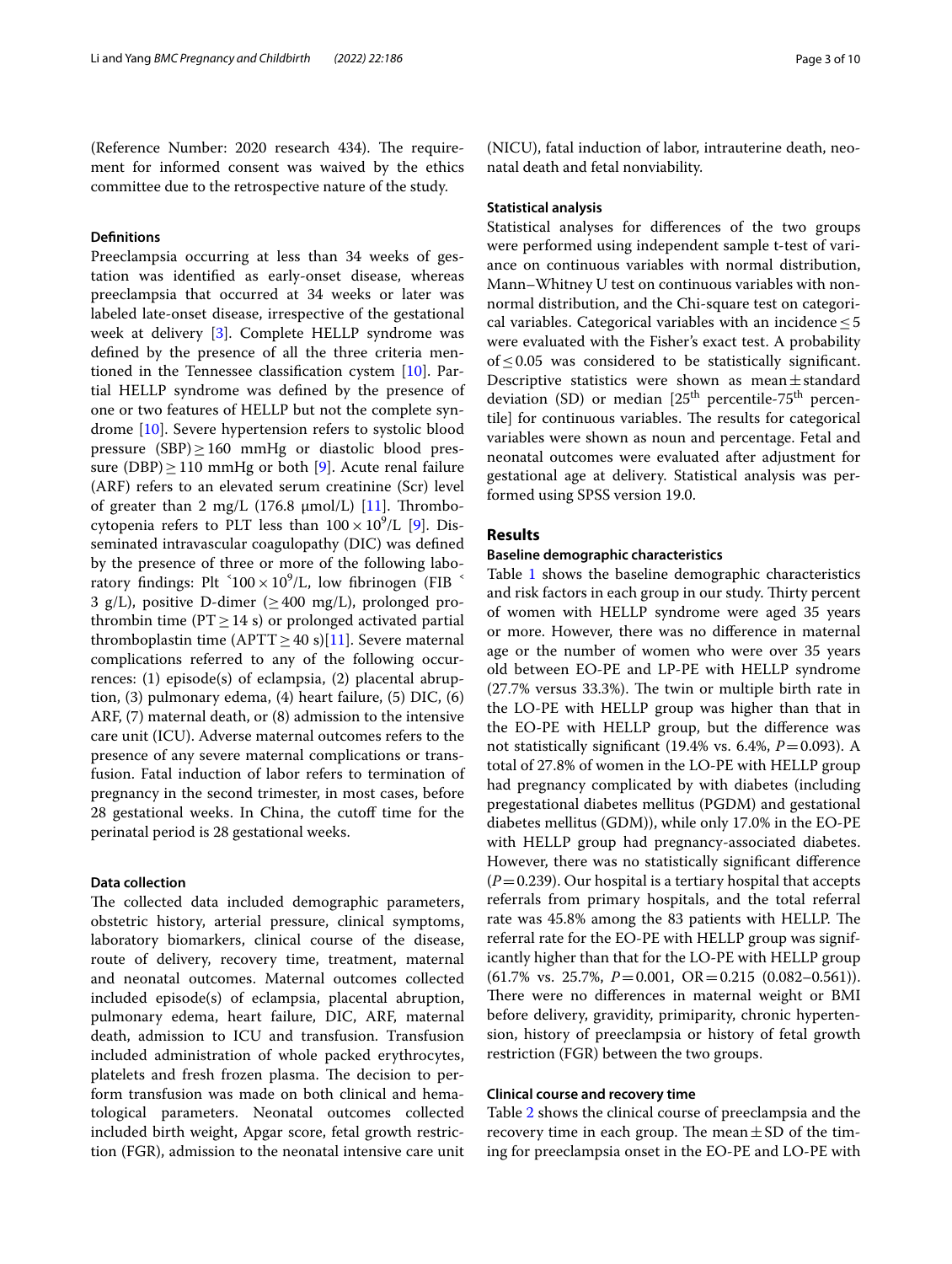|                                                 | EO-PE with HELLP group $(n=47)$ | LO-PE with HELLP group $(n=36)$ | P value  |
|-------------------------------------------------|---------------------------------|---------------------------------|----------|
| Maternal age, years                             | 32.23 (5.42)                    | 31.67 (4.86)                    | 0.623    |
| Maternal Age $\geq$ 35                          | 13 (27.7%)                      | 12 (33.3%)                      | 0.577    |
| Twin or multiple pregnancies                    | $3(6.4\%)$                      | 7 (19.4%)                       | 0.093    |
| Maternal weight before delivery, kg             | 77.38 (14.99)                   | 74.08 (11.14)                   | 0.242    |
| Maternal BMI before delivery, kg/m <sup>2</sup> | 28.91 [26.02-32.90]             | 28.30 [25.89-31.46]             | 0.416    |
| Gravidity                                       | $2$ [1-3]                       | $2$ [1-3]                       | 0.449    |
| Primiparity                                     | 29 (61.7%)                      | 24 (66.7%)                      | 0.641    |
| Chronic hypertension                            | $9(19.1\%)$                     | 5 (13.9%)                       | 0.570    |
| Pregnancy associated with diabetes (PGDM or DM) | 8 (17.0%)                       | 10 (27.8%)                      | 0.239    |
| History of preeclampsia                         | 5(10.6%)                        | $3(8.3\%)$                      | 0.724    |
| History of FGR                                  | $2(4.3\%)$                      | $\mathbf 0$                     | 0.503    |
| Referral                                        | 29 (61.7%)                      | 9(25.7%)                        | $0.001*$ |

## <span id="page-3-0"></span>**Table 1** Comparison of demographic characteristics and risk factors in EO-PE and LO-PE with HELLP syndrome

Data are given as mean (SD) or median [25th percentile-75th percentile] or number (percentage). \* *P* ˂ 0.05

<span id="page-3-1"></span>**Table 2** Comparison of clinical course and recovery time in EO-PE and LO-PE with HELLP syndrome

|                                                                               | EO-PE with HELLP group $(n=47)$ | LO-PE with HELLP group $(n=36)$ | P value    |
|-------------------------------------------------------------------------------|---------------------------------|---------------------------------|------------|
| Onset of PE, wks                                                              | 28.66 (3.35)                    | 37.30 (2.12)                    | $< 0.001*$ |
| Delivery week, wks                                                            | 29.43 (3.39)                    | 37.47 (1.89)                    | $< 0.001*$ |
| From PE onset to delivery, days                                               | 2.97 [0.98-7]                   | $0[0-2.49]$                     | $0.002*$   |
| From diagnosis of HELLP to delivery (not including<br>postpartum HELLP), days | $1.00$ [0-2.00]                 | $0[0-0]$                        | $< 0.001*$ |
| Cesarean delivery                                                             | 34 (72.3%)                      | 32 (88.9%)                      | 0.064      |
| Discharge time after delivery, days                                           | $5[4-7]$                        | $5[4-7]$                        | 0.993      |
| According to complete or partial HELLP syndrome                               |                                 |                                 |            |
| Complete HELLP syndrome                                                       | 16 (34.0%)                      | 7 (19.4%)                       | 0.141      |
| Partial HELLP syndrome                                                        | 31 (66.0%)                      | 29 (80.6%)                      | 0.141      |
| According to antenatal or postpartum HELLP syndrome                           |                                 |                                 |            |
| Antenatal                                                                     | 45 (95.7%)                      | 25 (69.4%)                      | $0.001*$   |
| Postpartum                                                                    | 2(4.3%)                         | 11 (30.6%)                      | $0.001*$   |

Data are given as mean (SD) or median [25th percentile-75th percentile] or number (percentage). \* *P* ˂ 0.05

HELLP groups was  $28.66 \pm 3.35$  and  $37.30 \pm 2.12$  gestational weeks, while the mean $\pm$ SD of delivery week was  $29.43 \pm 3.39$  and  $37.47 \pm 1.89$  gestational weeks, respectively. The median [25th percentile–75th percentile] times from preeclampsia onset to delivery and from diagnosis of HELLP syndrome to delivery were 2.97 [0.98–7] and 1.00 [0–2.00] days for the EO-PE with HELLP group, respectively, which were signifcantly higher than those of the LO-PE with HELLP group  $(P=0.002)$ . The total cesarean delivery rate was 80.0% for HELLP syndrome in our study. However, there was no diference in the cesarean delivery rate between EO-PE and LO-PE with HELLP syndrome (72.3% versus 88.9%).

Because the level of platelet or liver function in some patients did not return to normal before discharge, we used discharge time instead of recovery time of organ function to reflect recovery from the disease. There were no diferences in discharge time after delivery (5 [4-7] vs. 5  $[4-7]$ ,  $P=0.993$ ) between the two groups.

In the EO-PE and LO-PE with HELLP groups, complete and partial HELLP syndromes accounted for 34.0% and 66.0% vs. 19.4% and 80.6% of patients  $(P=0.141)$ , respectively. Postpartum HELLP syndrome was more common in the LO-PE with HELLP group than in the EO-PE with HELLP group (30.6% vs. 4.3%, *P*=0.001, OR=9.9 (2.031–48.256)). In addition, among the 13 cases of postpartum HELLP syndrome, 5 cases were twin pregnancies, accounting for 38% of cases of postpartum HELLP syndrome.

### **Clinical symptoms and signs**

Table [3](#page-4-0) shows the comparison of clinical symptoms and signs between EO-PE and LO-PE with HELLP syndrome.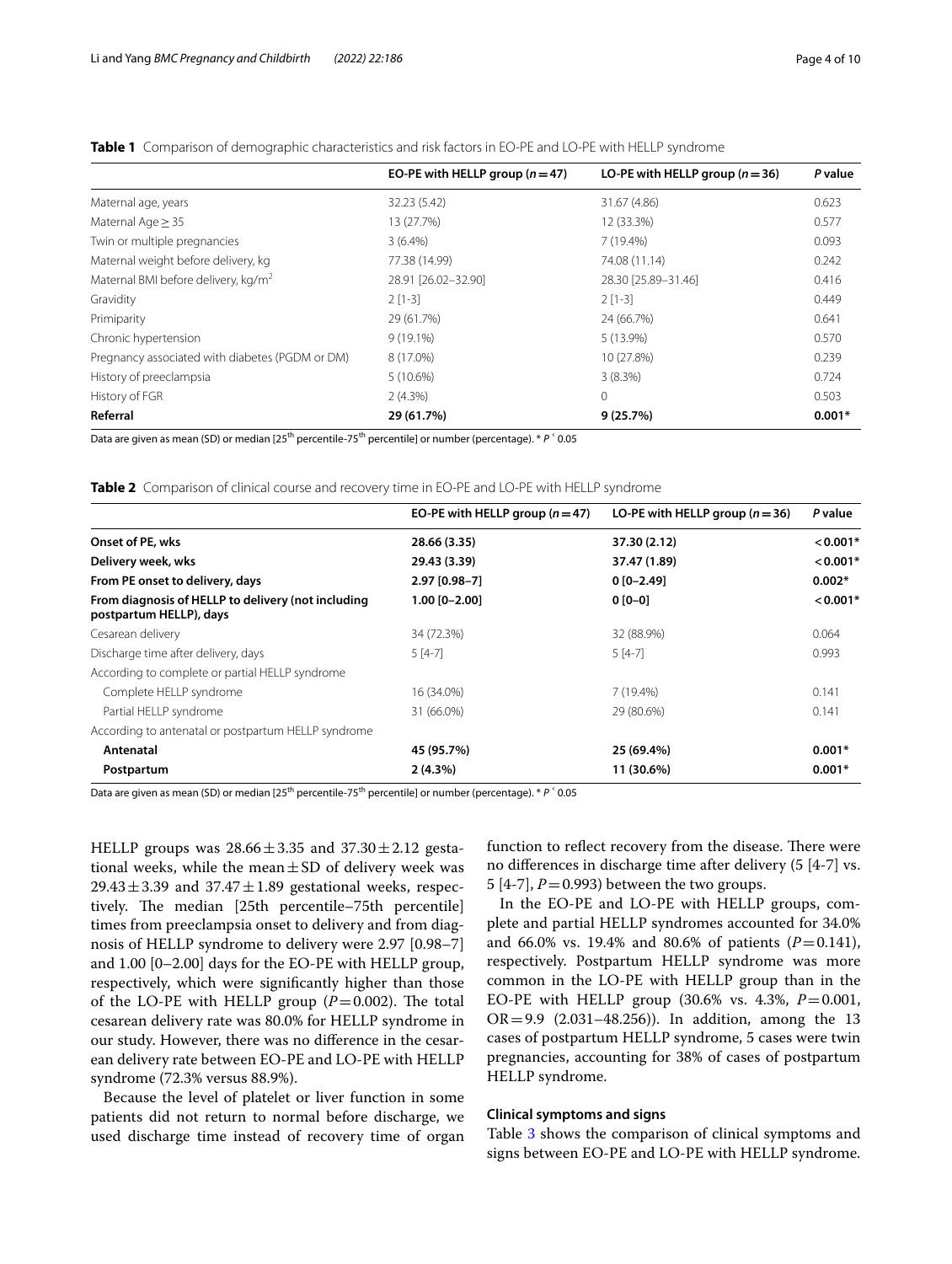| Symptoms and signs                 | EO-PE with HELLP group<br>$(n=47)$ | LO-PE with HELLP group<br>$(n=36)$ | P        | Odds ratio (CI)        |
|------------------------------------|------------------------------------|------------------------------------|----------|------------------------|
| Asymptomatic at diagnosis          | 15 (31.9%)                         | 23 (63.9%)                         | $0.004*$ | $0.265(0.106 - 0.662)$ |
| Headache or visual symptoms        | 23 (48.9%)                         | 9(25%)                             | $0.026*$ | $0.348(0.135 - 0.896)$ |
| Upper abdominal pain               | 11 (23.4%)                         | 5 (13.9%)                          | 0.276    |                        |
| Palpability or suffocation         | 4(8.5%)                            | 3(8.3%)                            | 0.977    |                        |
| Nausea or vomiting                 | 10 (21.3%)                         | $4(11.1\%)$                        | 0.220    |                        |
| Vaginal bleeding                   | $\Omega$                           | $1(2.8\%)$                         | 0.434    |                        |
| <b>AREDF</b>                       | $7(15.6\%)$                        | $0(0\%)$                           | $0.013*$ | $0.844(0.745 - 0.957)$ |
| <b>Highest SBP before delivery</b> | 179.83 (25.12)                     | 162.69 (18.65)                     | $0.001*$ |                        |
| <b>Highest DBP before delivery</b> | 108.64 (17.66)                     | 99.03 (13.93)                      | $0.004*$ |                        |
| Severe hypertension                | 39 (83.0%)                         | 19 (52.8%)                         | $0.003*$ | $0.229(0.084 - 0.625)$ |

<span id="page-4-0"></span>**Table 3** Comparison of clinical symptoms and signs in EO-PE and LO-PE with HELLP syndrome

Data are given as number (percentage). \* *P*˂0.05

A total of 31.9% of women in the EO-PE with HELLP group and 63.9% in the LO-PE with HELLP group were asymptomatic at diagnosis  $(P=0.004, \text{ OR} = 0.265)$ (0.106–0.662)). Headache or visual symptoms were more frequent in the EO-PE group than in the LO-PE with HELLP group (48.9% vs. 25%,  $P = 0.026$ , OR=0.348  $(0.135-0.896)$ . There were no differences in the appearances of clinical symptoms, including upper abdominal pain, palpability or sufocation, nausea or vomiting, or vaginal bleeding, between the EO-PE and LO-PE with HELLP groups.

Women in the EO-PE with HELLP group had higher SBP and DBP than those in the LO-PE with HELLP group. Seven (15.6%) women in the EO-PE with HELLP group had absent and/or reversed end-diastolic flow in the umbilical artery (AREDF), while none had it in the LO-PE with HELLP group  $(P=0.013, \text{ OR} = 0.844)$  $(0.745 - 0.957)$ .

### **Laboratory indexes**

Laboratory biomarkers of platelets, hemolysis, and liver and renal functions between EO-PE and LO-PE with HELLP syndrome are summarized in Table [4.](#page-4-1) The average levels of PLT, ALT, AST, Tbil, ALB, LDH and FIB between groups were all similar. When we converted PLT, ALT and LDH into categorical variables, the results were consistent with the former. The only difference was in kidney function. Women in the EO-PE with HELLP group had higher Scr than those in the LO-PE with HELLP group  $(84.19 \pm 34.37 \text{ vs. } 70.24 \pm 19.30 \text{ mol/l}$ ,

<span id="page-4-1"></span>**Table 4** Comparison of laboratory indexes in EO-PE and LO-PE with HELLP syndrome

|                                               | EO-PE with HELLP group $(n=47)$ | LO-PE with HELLP group $(n=36)$ | P          |
|-----------------------------------------------|---------------------------------|---------------------------------|------------|
| ALT, IU/L                                     | $91 [41 - 236]$                 | 58 [12-170]                     | 0.131      |
| AST, IU/L                                     | $91 [41 - 218]$                 | 64 [23-198]                     | 0.131      |
| Tbil, µmol/L                                  | $9.4$ [5.5-21.33]               | $11.3$ [6.3-21.2]               | 0.620      |
| ALB, q/L                                      | 28.36 (3.99)                    | 29.05 (3.63)                    | 0.424      |
| LDH, U/L                                      | 403.50 [298.25-717.75]          | 405.0 [232.25-709.75]           | 0.270      |
| PLT, 10 <sup>9</sup> /L                       | 81 [59-92]                      | 81.5 [62-94]                    | 0.538      |
| Scr, $\mu$ mol/L                              | 84.19 (34.37)                   | 70.24 (19.30)                   | $0.032*$   |
| Fib, mg/L                                     | 3.46(0.82)                      | 3.63(0.88)                      | 0.377      |
| Urine protein, +                              | $3[2-4]$                        | $2[1-3]$                        | $0.003*$   |
| 24-h proteinuria                              | 6.01(5.49)                      | 1.65(1.37)                      | $< 0.001*$ |
| Proteinuria $\geq 2$ g/24 h                   | 25 (71.4%)                      | $8(36.4\%)$                     | $0.009*$   |
| Plt $\degree$ 100 $\times$ 10 <sup>9</sup> /L | 41 (87.2%)                      | 30 (83.3%)                      | 0.617      |
| ALT > 70 IU/L                                 | 29 (61.7%)                      | 17 (47.2%)                      | 0.188      |
| Scr > 97.25 µmol/L                            | 10 (21.3%)                      | $4(11.1\%)$                     | 0.220      |
| LDH > 600 U/L                                 | 16 (34.8%)                      | 11 (30.6%)                      | 0.686      |

Data are given as mean (SD) or median [25<sup>th</sup> percentile-75<sup>th</sup> percentile] or number (percentage). \* *P*  $\cdot$  0.05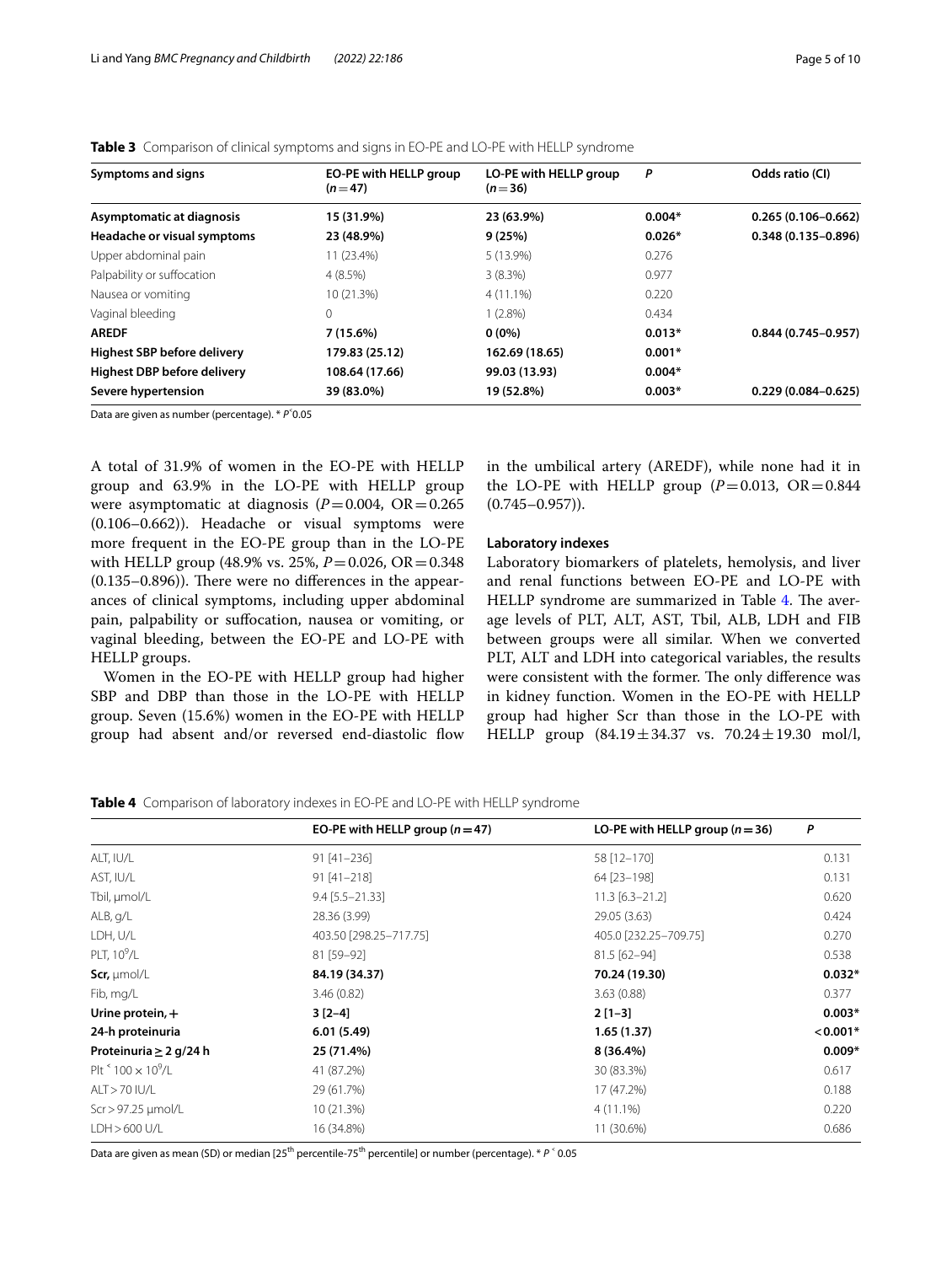$P=0.032$ ). Both qualitative and quantitative detection of urinary protein showed that the degree of proteinuria was higher in the EO-PE group than in the LO-PE with HELLP group.

### **Adverse maternal outcomes**

As shown in Table [5](#page-5-0), we compared different maternal levels between EO-PE and LO-PE with HELLP syndrome. Although the incidences of maternal death, episodes of eclampsia, placental abruption, pulmonary edema, heart failure, DIC and ARF were similar between the two groups (Table  $5$ ), we found that there were no women with pregnancies complicated by maternal death, placental abruption, heart failure, ARF or DIC in the LO-PE with HELLP group. In other words, the only severe maternal complication in the LO-PE group was eclampsia. A total of 17.0% of women in the EO-PE with HELLP group were admitted to the ICU, while no such admissions occurred in the LO-PE with HELLP group  $(P=0.009, \text{ OR }=0.830 \text{ (}0.729-0.944\text{)).}$  The incidence of severe maternal complications was signifcantly higher in the EO-PE with HELLP group than in the LO-PE with HELLP group (25.5% vs. 5.6%, *P*=0.016, OR=0.172  $(0.036 - 0.824)$ .

The risk of blood transfusion in the EO-PE with HELLP group was almost double that in the LO-PE group (74.5% vs. 38.9%,  $P=0.001$ ). Furthermore, the incidence of adverse maternal outcomes was signifcantly higher in the EO-PE group than in the LO-PE with HELLP group  $(76.6\% \text{ vs. } 41.7\%, P=0.001, \text{ OR} = 0.218 (0.085-0.562)).$ 

## **Neonatal outcomes**

The neonatal outcomes in EO-PE and LO-PE with HELLP syndrome are summarized in Table [6.](#page-5-1) The average neonatal birth weights in the EO-PE and LO-PE with HELLP groups were  $1142 \pm 480$  g and  $2743 \pm 567$  g, respectively. The Apgar scores at both 1 min and 5 min were signifcantly higher in the LO-PE group than in the EO-PE with HELLP group. A total of 57.4% of infants in the EO-PE with HELLP group were admitted to the

#### <span id="page-5-0"></span>**Table 5** Comparison of maternal outcomes in EO-PE and LO-PE with HELLP syndrome

| <b>Maternal complications</b><br>N(%) | EO-PE with HELLP group<br>$(n=47)$ | LO-PE with HELLP group<br>$(n=36)$ | P                        | Odds ratio (CI)        |
|---------------------------------------|------------------------------------|------------------------------------|--------------------------|------------------------|
| Maternal death                        | $\Omega$                           | $\Omega$                           |                          |                        |
| Episode of eclampsia                  | $3(6.4\%)$                         | 2(5.6%)                            | 1.000                    |                        |
| Placental abruption                   | $2(4.3\%)$                         | 0                                  | 0.503                    |                        |
| Pulmonary edema                       | $\Omega$                           |                                    | $\overline{\phantom{a}}$ |                        |
| Heart failure                         | $2(4.3\%)$                         |                                    | 0.503                    |                        |
| <b>ARF</b>                            | 2(4.3%)                            |                                    | 0.503                    |                        |
| <b>DIC</b>                            | 2(4.3%)                            |                                    | 0.503                    |                        |
| Admission to the ICU                  | 8 (17.0%)                          | 0                                  | $0.009*$                 | $0.830(0.729 - 0.944)$ |
| Severe maternal complications         | 12 (25.5%)                         | $2(5.6\%)$                         | $0.016*$                 | $0.172(0.036 - 0.824)$ |
| <b>Transfusion</b>                    | 35 (74.5%)                         | 14 (38.9%)                         | $0.001*$                 | $0.218(0.085 - 0.557)$ |
| Adverse maternal outcomes             | 36 (76.6%)                         | 15 (41.7%)                         | $0.001*$                 | $0.218(0.085 - 0.562)$ |

Data were given as number (percentage). \* *P*<0.05

<span id="page-5-1"></span>**Table 6** Comparison of neonatal outcomes in EO-PE and LO-PE with HELLP syndrome

|                              | <b>EO-PE with HELLP</b><br>group $(n=47)$ | <b>LO-PE with HELLP</b><br>group $(n=36)$ | P          | Odds ratio (CI)        | Adjusted P |
|------------------------------|-------------------------------------------|-------------------------------------------|------------|------------------------|------------|
| Birth weight, g              | 1142 (480)                                | 2743 (567)                                | $< 0.001*$ |                        |            |
| 1 min Apgar                  | 5.50 [0-9.00]                             | $10$ [10-10]                              | $< 0.001*$ |                        |            |
| 5 min Apgar                  | $9 [0 - 10]$                              | $10$ [10-10]                              | $< 0.001*$ |                        |            |
| <b>FGR</b>                   | 13 (28.3%)                                | $5(13.9\%)$                               | 0.197      |                        | 0.960      |
| <b>Admission to the NICU</b> | 27 (57.4%)                                | $3(8.3\%)$                                | $< 0.001*$ | $0.067(0.018 - 0.251)$ | $< 0.001*$ |
| fatal induction of labor     | 12 (25.5%)                                | 0                                         | $0.001*$   | $0.745(0.630 - 0.880)$ | 0.998      |
| intrauterine death.          | $2(4.3\%)$                                | $\mathbf 0$                               | 0.503      |                        | 0.998      |
| neonatal death               | $4(9.3\%)$                                | $\Omega$                                  | 0.060      |                        | 0.998      |
| Fetal nonviability           | 18 (41.9%)                                | 0                                         | $< 0.001*$ | $0.510(0.303 - 0.554)$ | 0.998      |

Data are given as mean (SD) or median [25<sup>th</sup> percentile-75<sup>th</sup> percentile] or number (percentage). The adjusted *P* values were data adjusted for delivery week. \* *P* < 0.05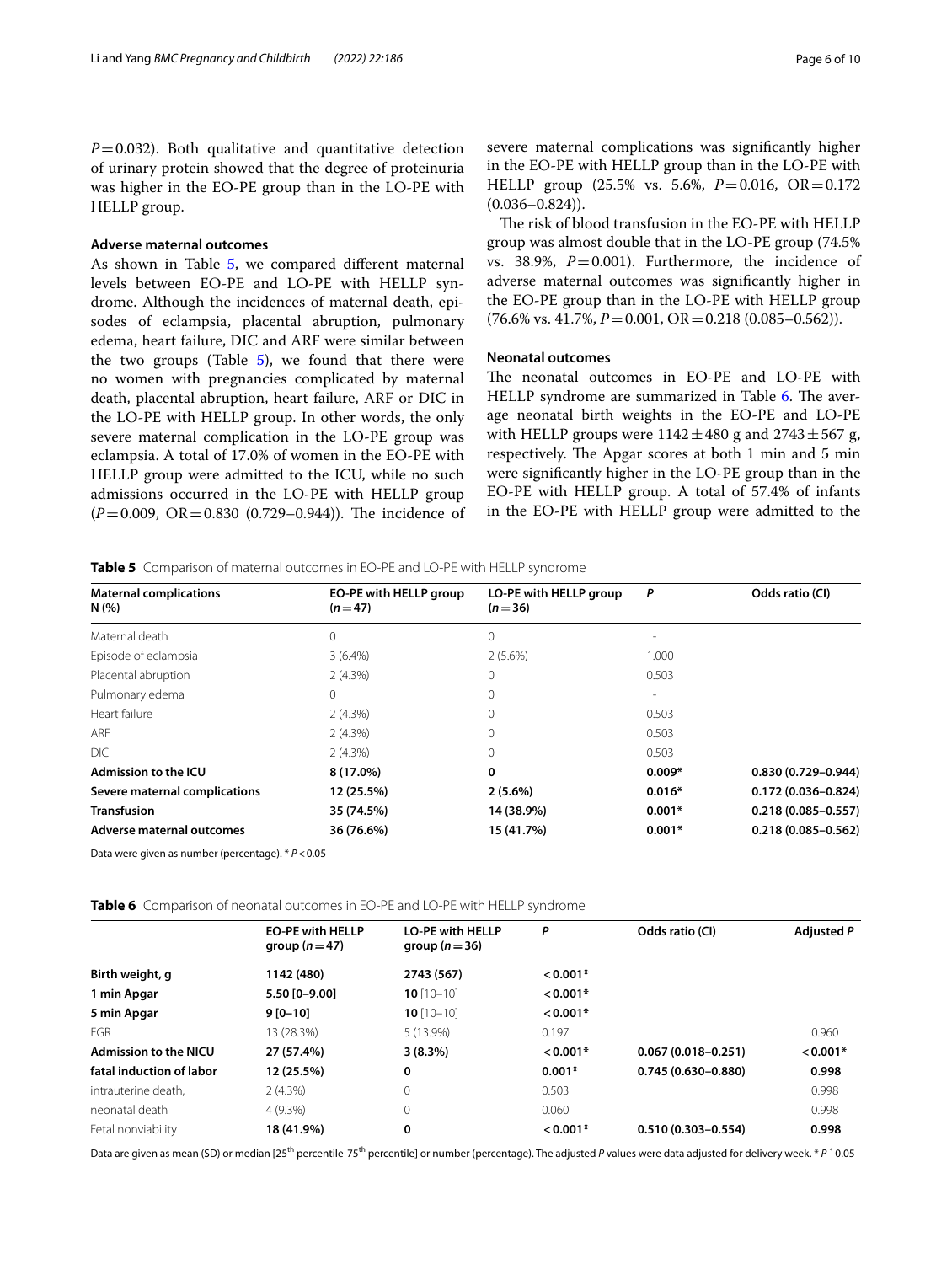NICU, while only 8.3% in the LO-PE with HELLP group were admitted; this diference was signifcant, even after adjustment for delivery week  $(P=0.009, \text{OR} = 0.830)$ (0.729–0.944)). Although the risk of FGR in the EO-PE with HELLP group was almost double that in the LO-PE with HELLP group, the diference was not statistically signifcant (28.3% vs. 13.9%, *P*=0.161).

We found that there were no women with pregnancies complicated by fatal induction of labor, intrauterine death or neonatal death in the LO-PE with HELLP group. The incidences of fatal induction of labor, intrauterine death, neonatal death and fetal nonviability were signifcantly higher in the EO-PE with HELLP group than in the LO-PE with HELLP group. However, after adjustment for delivery week, these variables were all similar between the two groups.

## **Discussion**

## **Risk factors**

From the perspective of etiology, EO-PE and LO-PE share some common characteristics but have diferent etiological features and risk factors, leading to diferent outcomes. EO-PE is more closely linked to placental factors, while LO-PE is more correlated with maternal factors. A large population-based epidemiologic study showed that several factors, including diabetes mellitus, nulliparity, and young maternal age, were associated with a higher risk of LO-PE, whereas chronic hypertension conferred a higher risk of EO-PE [\[4](#page-8-3)]. In our study, in the LO-PE with HELLP group, the incidence of pregnancy complicated by diabetes was 1.5 times that in the EO-PE with HELLP group, and in the EO-PE with HELLP group, the incidence of pregnancy complicated by chronic hypertension was 1.4 times that in the EO-PE with HELLP group, although neither diference was statistically signifcant, which may be due to the limited sample size. There were no differences in nulliparity or young maternal age between the two groups. Interestingly, we found that nearly one-third of women with HELLP syndrome in our study were aged 35 years or more, regardless of the timing of preeclampsia onset. Maternal age is a risk factor for developing preeclampsia [\[12](#page-9-3)]. Our data suggested that advanced maternal age may be associated with HELLP syndrome but may not be associated with the time of preeclampsia onset with HELLP syndrome.

A population-based cohort study revealed that multiple pregnancy was associated with HELLP syndrome in both the first and second pregnancies  $[13]$  $[13]$  $[13]$ . In our study, 12% of women with HELLP syndrome had a twin or multiple pregnancy. Although there was no signifcant diference, the twin or multiple birth rate in the LO-PE with HELLP group was three times that in the EO-PE group.

### **Clinical course**

In terms of disease course, almost all women in the LO-PE with HELLP group gave birth on the day of diagnosis of HELLP syndrome, while most women in the EO-PE with HELLP group gave birth during or after the administration of corticosteroids to accelerate fetal lung maturity. According to our hospital's protocol, for women with pregnancies complicated by HELLP syndrome at less than 34 gestational weeks, when the condition is stable and lung maturation treatment has not been performed before or has been completed for more than 2 weeks, 48 h of corticosteroid treatment can be expected to promote fetal lung maturity under close monitoring. During anticipatory treatment, changes in laboratory biomarkers should be dynamically monitored every 6–12 h. For women with pregnancies complicated by HELLP syndrome at more than 34 gestational weeks, prompt delivery should be considered. Thus, in our study, the average number of days from diagnosis of HELLP syndrome to delivery in the EO-PE with HELLP group was signifcantly higher than that in the LO-PE with HELLP group.

Regarding the mode of delivery, the cesarean section rate of the LO-PE with HELLP group was slightly higher than that of the EO-PE group, although this diference was not statistically signifcant. In China, 28 gestational weeks is the standard for entering the perinatal period. Most women with pregnancies complicated by HELLP syndrome at less than 28 weeks might choose lethal induction to terminate their pregnancy instead of cesarean section, considering the higher morbidity and mortality among extremely premature infants.

Regarding disease recovery, there was no diference in the discharge times of the two groups, with an average of approximately 5 days in our study, meaning that after delivery of the fetus and placenta, the recovery rate from the disease was similar regardless of the timing of disease onset.

HELLP syndrome is divided into two subtypes according to the Tennessee standards: complete type and partial type. In our study, the proportions of subtypes were not signifcantly diferent between the EO-PE and LO-PE with HELLP groups, which reveals that the subtype of HELLP syndrome may not relate to the time of preeclampsia onset.

According to previous reports, 70% of HELLP syndromes occur antepartum and 30% postpartum [\[14\]](#page-9-5). In our study, postpartum HELLP syndrome accounted for 30.6% in the LO-PE with HELLP group and only 4.3% in the EO-PE with HELLP group. Therefore, according to our research, postpartum HELLP is more likely to occur in LO-PE. The probability of postpartum HELLP in EO-PE is extremely low. This may be because for EO-PE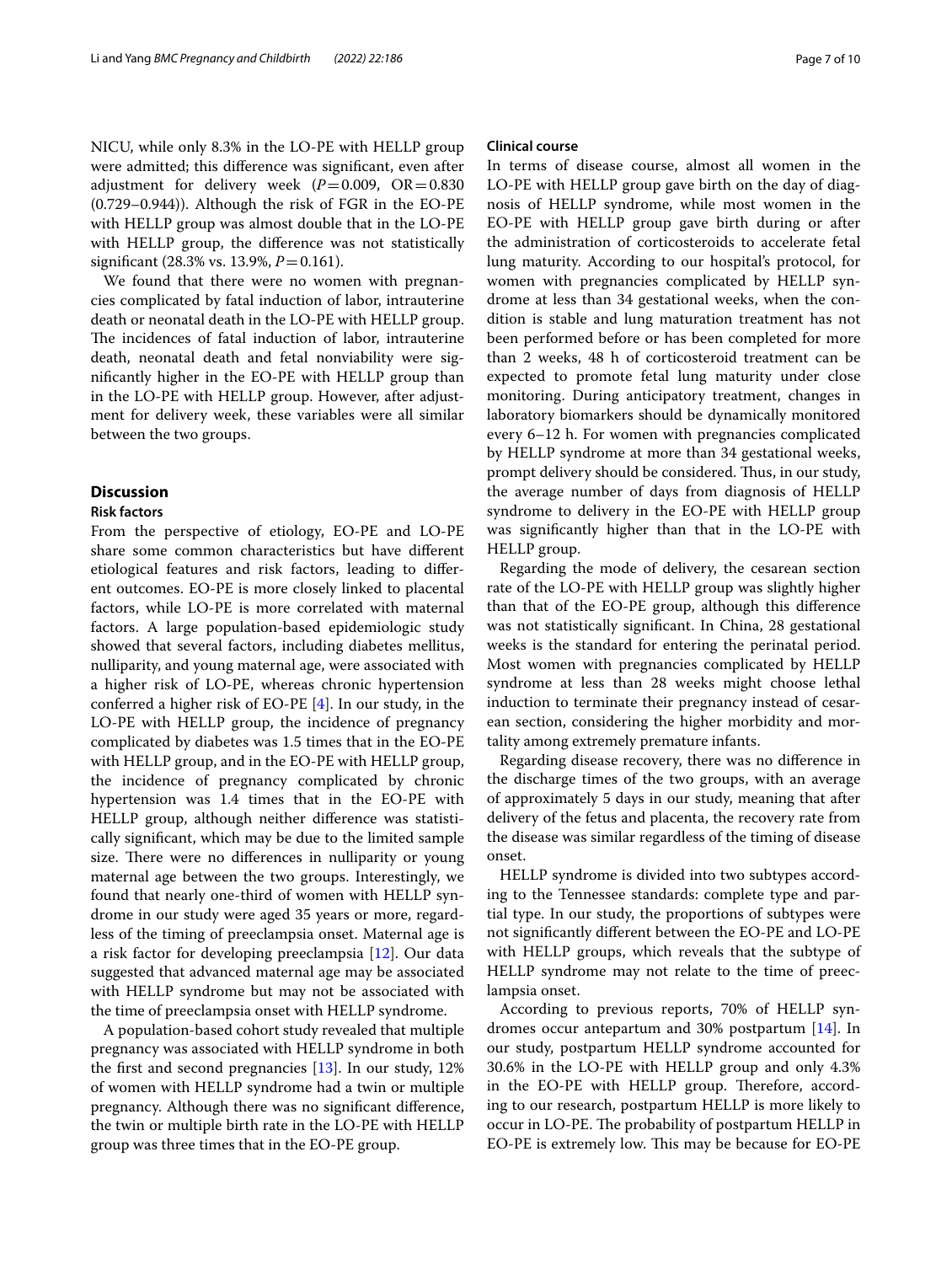without HELLP syndrome, expectant treatment before 34 weeks was permitted when the condition was stable. For severe preeclampsia after 34 weeks, delivery is the optimal choice. Our research suggests that for severe preeclampsia after 34 weeks, the possibility of HELLP syndrome still needs to be monitored for 1–4 days, especially during the frst 24 h after delivery.

### **Clinical symptoms and laboratory tests**

Compared with the LO-PE with HELLP group, the EO-PE group more often had clinical symptoms at diagnosis, accounting for approximately two-thirds of patients. Typical clinical symptoms of HELLP syndrome are pain in the right upper quadrant of the abdomen or epigastric pain, nausea and vomiting [[15\]](#page-9-6). Patients frequently have right upper quadrant or epigastric pain, nausea, or vomiting ranging in frequency from 30 to 90%, headaches are reported by 33–61% [\[7](#page-8-6)] of patients, and visual changes are reported in approximately 17%. In our research, headache or visual symptoms were the most common symptoms in both groups. The risk of headache or visual symptoms in the EO-PE with HELLP group was twice that of the LO-PE with HELLP group. The reason for this may be that the former patients are more vulnerable to severe hypertension. In addition, the risks of upper abdominal pain and nausea or vomiting in the LO-PE with HELLP group were higher than those in the EO-PE with HELLP group, but the diference was not statistically signifcant.

Umbilical artery blood flow could reflect placental function to a certain extent. In our study, the risk of AREDF in the EO-PE with HELLP group was signifcantly higher than that in the LO-PE with HELLP group, which reflects a feature of EO-PE in that it is more closely associated with placental factors.

Laboratory tests, including platelets, liver function, and hemolysis, are the main indicators for the diagnosis of HELLP syndrome. However, our research showed that there was no signifcant diference in these biomarkers between the two groups, which means that there is no signifcant correlation between the time of preeclampsia onset and the severity of HELLP. A previous study showed that renal function was signifcantly higher EO-PE [[5\]](#page-8-4). Consistent with that, our research showed that Scr and the severity of proteinuria were signifcantly higher in the EO-PE with HELLP group than in the LO-PE with HELLP group. A previous study showed that the pathomechanism of endothelial damage seemed to be more sFlt-1 dependent in patients with EO-PE than in patients with LO-PE  $[16]$  $[16]$ . The severity of proteinuria refected the degree of kidney glomerular endothelial cell damage. The higher severity of proteinuria in the EO-PE with HELLP group is probably a consequence of more sFlt-1-dependent endothelial damage in the EO-PE with HELLP group than in the LO-PE with HELLP group. Proteinuria seems to be the best renal predictive factor of PE [[17\]](#page-9-8). It may predict the severity of preeclampsia in clinical practice.

### **Pregnancy outcomes**

The presence of HELLP syndrome is notoriously associated with both maternal and neonatal adverse outcomes, with the only effective treatment being prompt delivery of the baby.

In our study, the incidence of adverse maternal outcomes for HELLP syndrome was 61.4%. The risk of adverse maternal outcomes in the EO-PE with HELLP group was 1.7 times that in the LO-PE group. The most common adverse maternal outcome was transfusion in both groups, as reported previously by others [[18,](#page-9-9) [19](#page-9-10)]. A high rate of transfusion may be associated with thrombocytopenia, placental abruption, postpartum hemorrhage, DIC, correct hypoalbuminemia and the need for plasma exchange.

The total incidence of severe maternal complications with HELLP syndrome was 16.8%. In addition to entering the ICU for various reasons, eclampsia was the most common severe maternal complication, with an incidence of 6.0%. We were surprised to fnd that the only two patients with severe maternal complications in the LO-PE with HELLP group had eclampsia. There were no women with pregnancies complicated by maternal death, placental abruption, heart failure, pulmonary edema, DIC or ARF in the LO-PE with HELLP group. Even in the EO-PE with HELLP group, the incidences of maternal death, eclampsia, placental abruption, DIC and ARF in our hospital were signifcantly lower than those in other literature reports  $[7, 16]$  $[7, 16]$  $[7, 16]$  $[7, 16]$ . This may be due to our comprehensive understanding of HELLP, rich experience, timely delivery and multidisciplinary cooperation as a tertiary hospital and referral center for high-risk pregnant women.

Preeclampsia, especially EO-PE, is usually associated with insufficient placentation, which may result in FGR. In our study, the risk of FGR in the EO-PE with HELLP group was twice as high as that in the LO-PE group, although the diference was not statistically signifcant. However, the incidence of FGR in our study was lower than that in other studies [[4,](#page-8-3) [20\]](#page-9-11). Since our study included women with HELLP syndrome from April 1st, 2009, to March 31st, FGR was defned as birth weight below the 10th percentile in accordance with our hospital guidelines. In June 2019, the Fetal Medicine Subgroup, Society of Perinatal Medicine, Chinese Medical Association and Obstetrics Subgroup, Society of Obstetrics and Gynecology, Chinese Medical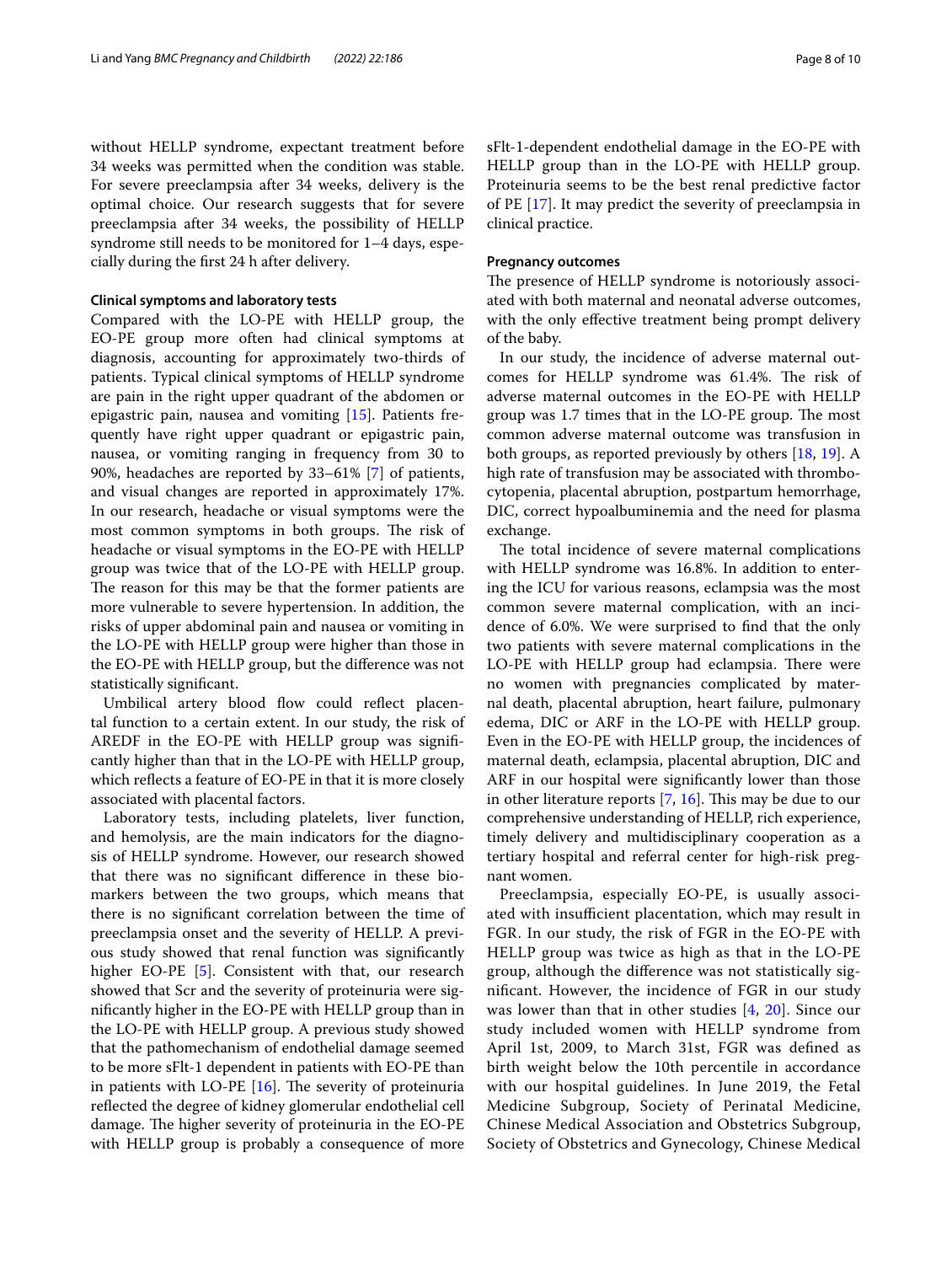Association released expert consensus on fetal growth restriction and recommended using the NICHD fetal growth standard (Asian) to diagnose FGR [[21](#page-9-12), [22\]](#page-9-13). We then compared our hospital standard with the NICHD standard (Asian) in Table [S1](#page-8-8) and found that using our hospital old standard would underestimate the incidence of FGR (Table [S2](#page-8-8)). When we used the NICHD standard (Asian), the risk of FGR in the EO-PE with HELLP group was almost three times that of the LO-PE with HELLP group (66.0% vs. 22.2%), and it showed statistical signifcance even after adjustment for delivery week (*P* = 0.013, OR = 0.121 (0.023–0.643)).

The incidences of fatal induction of labor, intrauterine death, neonatal death and fetal nonviability were all similar between the two groups after adjustment for delivery week. This may be due to the greater correlation between gestational age at delivery and neonatal outcome compared with the disease itself. It is worth noting that even after adjusting for the gestational week of delivery, the risk of neonates entering the NICU in the EO-PE with HELLP group was still signifcantly higher than that in the LO-PE with HELLP group, which means that the EO-PE with HELLP group had a higher perinatal morbidity than the LO-PE with HELLP group.

## **Conclusions**

Compared with patients with LO-PE with HELLP syndrome, patients with EO-PE with HELLP syndrome have more obvious kidney damage and higher blood pressure, are more likely to have clinical symptoms, especially headache and visual symptoms, often have concomitant AREDF, and have a higher risk of adverse maternal and neonatal outcomes. Patients with LO-PE need to be alerted to the occurrence of HELLP syndrome after delivery.

#### **Abbreviations**

EO-PE: Early-onset preeclampsia; LO-PE: Late-onset preeclampsia; HELLP: Hemolysis, elevated liver enzymes and low platelets; DIC: Disseminated intravascular coagulopathy; SBP: Systolic blood pressure; DBP: Diastolic blood pressure; ARF: Acute renal failure; Scr: Serum creatinine; FIB: Fibrinogen; PT: Prolonged prothrombin time; APTT: Activated partial thromboplastin time; ICU: Intensive care unit; PLT: Platelet; LDH: Lactic dehydrogenase; FGR: Fetal growth restriction; NICU: Neonatal intensive care unit; SD: Standard deviation; AREDF: Absent and/or reversed end-diastolic fow in the umbilical artery.

### **Supplementary Information**

The online version contains supplementary material available at [https://doi.](https://doi.org/10.1186/s12884-022-04466-9) [org/10.1186/s12884-022-04466-9](https://doi.org/10.1186/s12884-022-04466-9).

<span id="page-8-8"></span>**Additional fle 1: Table S1**. Comparison of the 10th percentile between our hospital and the NICHD standard (Asian). **Table S2.** Comparison of diferent standard to diagnose FGR.

#### **Acknowledgements**

The authors acknowledge the support of American journal experts in helping us edited this manuscript to guarantee our paper writing in standard English.

#### **Authors' contributions**

Conceived and designed the experiments: BL HY. Performed the experiments: BL. Analyzed the data: BL. Acquisition and interpretation of data: BL HY. Wrote the paper: BL HY. The author(s) read and approved the fnal manuscript.

#### **Funding**

This study was supported by the National Natural Science Foundation of China (Grant No. 81490745), the Major National Scientifc Research Program of China (Grant No. 2015CB943304), National Key Research and Development Program of China (Grant No. 2021YFC2701601), and the Seed Foundation of Peking University First Hospital ( Grant No. 2019SF16).

#### **Availability of data and materials**

The datasets analyzed during the current study are available from the corresponding author on reasonable request.

#### **Declarations**

#### **Ethics approval and consent to participate**

This study was performed in accordance with the Declaration of Helsinki and was reviewed and approved by the Ethics committee of Peking University First Hospital (Reference Number: 2020 research 434). The Ethics committee of Peking University First Hospital approved informed consent waiver for this study due to the retrospective nature of the study.

#### **Consent for publication**

Not applicable.

#### **Competing interests**

The authors declare that they have no competing interests.

Received: 3 October 2021 Accepted: 9 February 2022 Published online: 08 March 2022

#### **References**

- <span id="page-8-0"></span>1. Mol BWJ, Roberts CT, Thangaratinam S, Magee LA, de Groot CJM, Hofmeyr GJ. Pre-eclampsia. Lancet. 2016;387(10022):999–1011. [https://](https://doi.org/10.1016/S0140-6736(15)00070-7) [doi.org/10.1016/S0140-6736\(15\)00070-7.](https://doi.org/10.1016/S0140-6736(15)00070-7)
- <span id="page-8-1"></span>2. Saleem S, McClure EM, Goudar SS, et al. A prospective study of maternal, fetal and neonatal deaths in low- and middle-income countries. Bull World Health Organ. 2014;92(8):605–12. [https://doi.org/10.2471/BLT.13.](https://doi.org/10.2471/BLT.13.127464) [127464.](https://doi.org/10.2471/BLT.13.127464)
- <span id="page-8-2"></span>3. von Dadelszen P, Magee LA, Roberts JM. Subclassifcation of preeclampsia. Hypertens Pregnancy. 2003;22(2):143–8. [https://doi.org/10.1081/PRG-](https://doi.org/10.1081/PRG-120021060)[120021060.](https://doi.org/10.1081/PRG-120021060)
- <span id="page-8-3"></span>4. Lisonkova S, Joseph KS. Incidence of preeclampsia: risk factors and outcomes associated with early- versus late-onset disease. Am J Obstet Gynecol. 2013;209(6):544.e1-544.e12. [https://doi.org/10.1016/j.ajog.2013.](https://doi.org/10.1016/j.ajog.2013.08.019) [08.019](https://doi.org/10.1016/j.ajog.2013.08.019).
- <span id="page-8-4"></span>5. Li XL, Guo PL, Xue Y, Gou WL, Tong M, Chen Q. An analysis of the diferences between early and late preeclampsia with severe hypertension. Pregnancy Hypertens. 2016;6(1):47–52. [https://doi.org/10.1016/j.preghy.](https://doi.org/10.1016/j.preghy.2015.12.003) [2015.12.003](https://doi.org/10.1016/j.preghy.2015.12.003).
- <span id="page-8-5"></span>6. Sibai BM. The HELLP syndrome (hemolysis, elevated liver enzymes, and low platelets): much ado about nothing? Am J Obstet Gynecol. 1990;162(2):311–6. [https://doi.org/10.1016/0002-9378\(90\)90376-i.](https://doi.org/10.1016/0002-9378(90)90376-i)
- <span id="page-8-6"></span>7. Sibai BM. Diagnosis, controversies, and management of the syndrome of hemolysis, elevated liver enzymes, and low platelet count. Obstet Gynecol. 2004;103(5 Pt 1):981–91. [https://doi.org/10.1097/01.AOG.00001](https://doi.org/10.1097/01.AOG.0000126245.35811.2a) [26245.35811.2a.](https://doi.org/10.1097/01.AOG.0000126245.35811.2a)
- <span id="page-8-7"></span>8. Weinstein L. Syndrome of hemolysis, elevated liver enzymes, and low platelet count: a severe consequence of hypertension in pregnancy. Am J Obstet Gynecol. 1982;142(2):159–67. [https://doi.org/10.1016/s0002-](https://doi.org/10.1016/s0002-9378(16)32330-4) [9378\(16\)32330-4.](https://doi.org/10.1016/s0002-9378(16)32330-4)